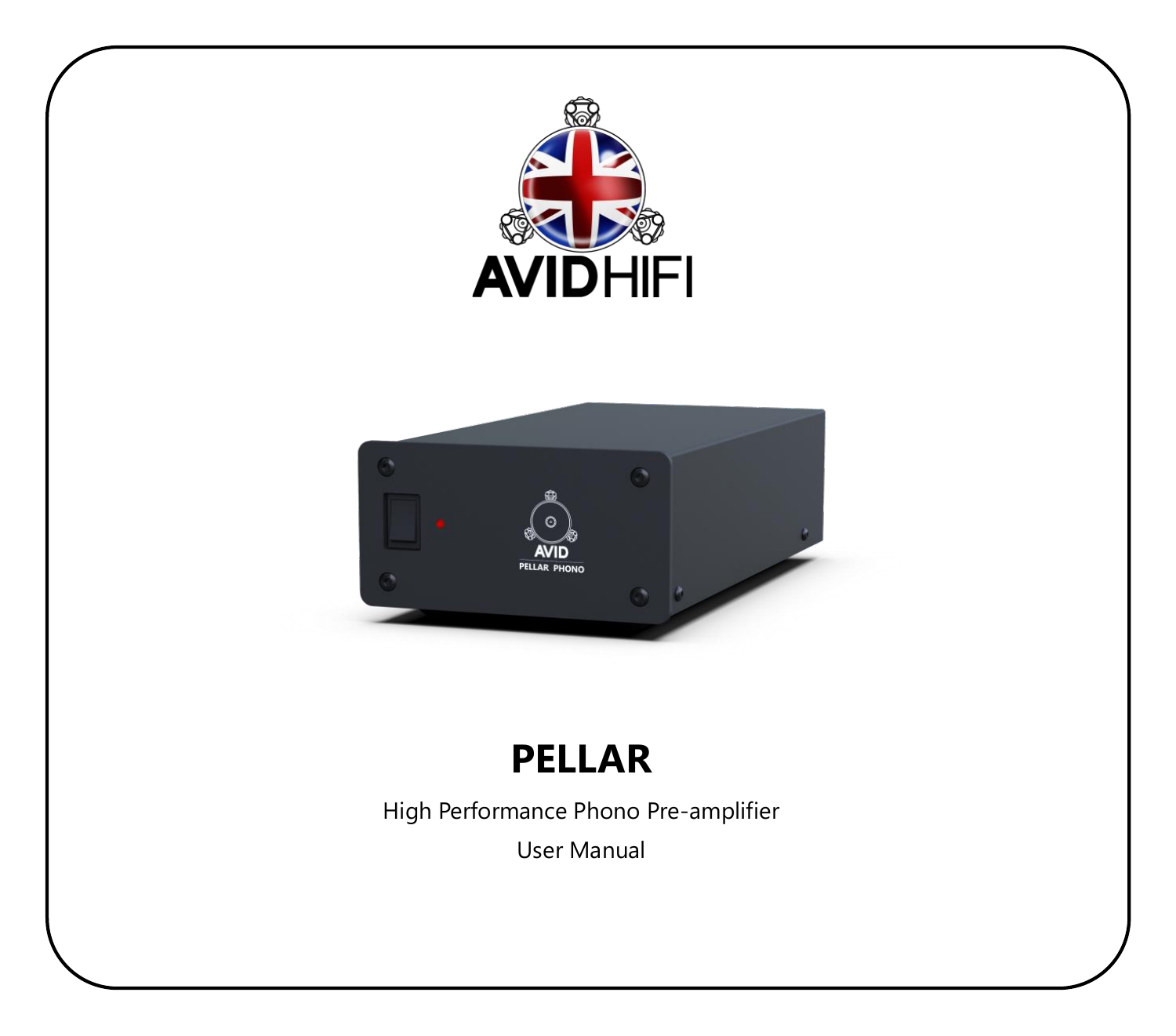### **Table of Contents**

| <b>Section Page</b>                  |   |
|--------------------------------------|---|
| Introduction                         | 2 |
| Warnings                             | 2 |
| Packing                              | 3 |
| <b>Parts Checklist</b>               | 3 |
| Servicing                            | 3 |
| Cleaning                             | 3 |
| <b>Controls and Connections</b>      | 3 |
| <b>User Notes</b>                    | 4 |
| <b>Warranty-Terms and Conditions</b> | 5 |
| Specifications                       | 6 |
| Declarations                         | 7 |
|                                      |   |

#### Extended 5-Year Warranty

AVID is pleased to extend the normal warranty duration to 5-Years from the date of original shipping. This warranty is transferable in the unlikely event that you would sell this unit onto another party. Register your product at:

#### **www.avidhifi.com/register**

#### **Introduction**

AVID has long been recognised as a leading force in engineering British high-end turntables.

What might surprise some, is the technology and engineering involved in our Power supplies alone, surpasses that inside most amplifiers.

AVID applied their engineering ability to design a phono amplifier called the Pulsare, capable of realising the full potential of not only their own, but all the current breed of world-class turntables.

The highly awarded Pulsare was followed with the launch of the Pulsus and following further development and our 'trickle down' design policy we present the Pellar phonostage.

The Pellar phono stage is directly related to the Pulsus and has a common optimized internal circuit design to minimize hum and noise while maximizing the signal headroom.

Designed, manufactured and tested entirely within our Huntingdon facility, the Pellar components, PCBs and casework have all been optimised to create a product with the performance, longevity and flexibility to provide a lifetime of service to the most discerning audiophiles.

We hope that you enjoy this product for many years!

#### **Warnings**

1. Do not expose either the power supply or phono unit to rain or moisture.

2. All components inside have been specifically optimised for the best quality reproduction. Tampering will invalidate any warranty.

3. The Pellar contains voltages which can cause serious injury or death and there are no user serviceable parts and there is no reason to open it. In situations of failure return to an approved dealer or service agent or contact AVID directly.

4. The Pellar has a possible high output voltage and may overload pre-amplifiers if the wrong gain setting is selected. Please check product manuals or your dealer for advice.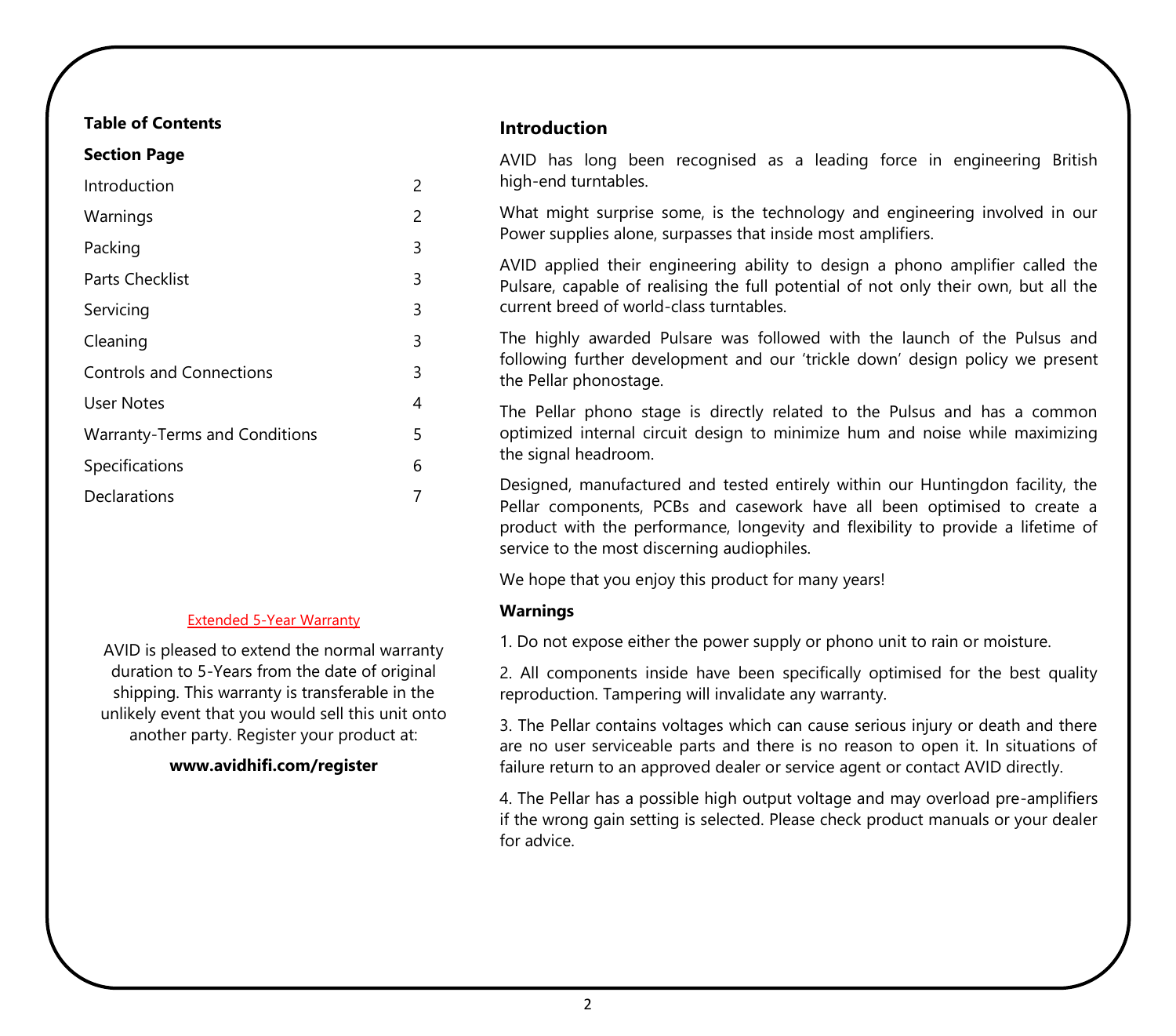## **Packaging**

Save all the packing in a dry place away from fire hazard. The Pellar is a precision instrument and the packaging has been especially designed so that all component parts are safe during transportation.

You should not have occasion to return your unit to us, but if you need to, the unit must be shipped in its original packaging to keep it from damage.

### **Parts Checklist**

1 x Instruction Manual 1 x Pellar Phono Stage 1 x Mains Cord 2 x RCA Loading Plug

Custom Loading Sockets

## **Servicing**

Because of the careful design of this product, general servicing is not required.

# **Cleaning**

To maintain the visual appearance, occasionally dust the surfaces with a normal duster - no need for any sprays or polishes. Never use cleaners containing abrasives, as this will damage the surface.

# **Controls and Connections**

# **PHONO UNDERSIDE**

# **Controls**

- GAIN LEVEL (MM MC (low) MC (high)
- MC low is for high output MC cartridges
- MC high is for low output MC cartridges



| <b>REAR PANEL</b>  |                           |  |
|--------------------|---------------------------|--|
| <b>Connections</b> |                           |  |
| •INPUT RCA L/R     | • OUTPUT RCA L/R          |  |
| •LOADING RCA L/R   | $\bullet$ MAINS IEC INPUT |  |
| • EARTH POST       |                           |  |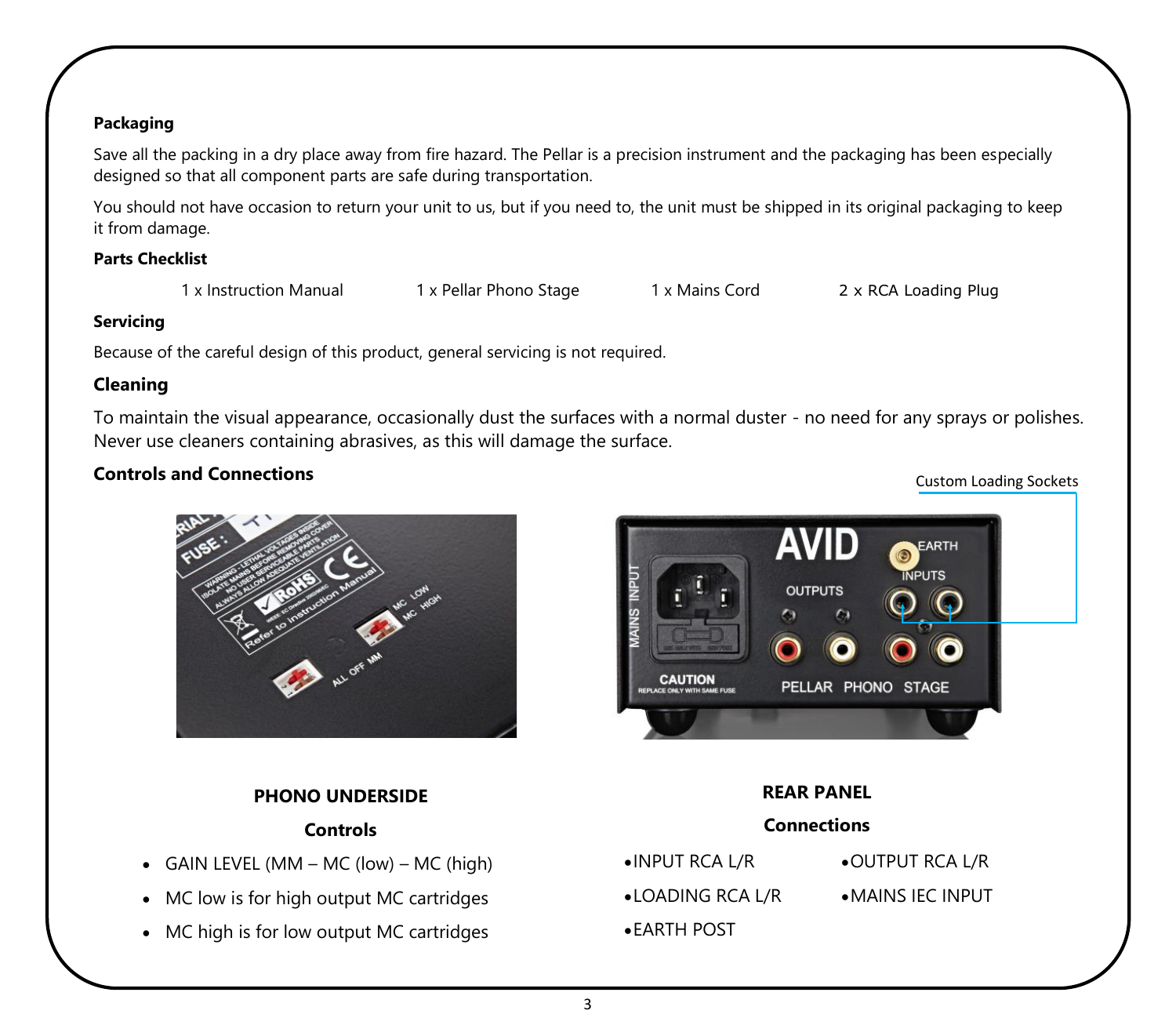# **User Notes**

The Pellar allows the user to optimize the phonostage to the many different cartridges available. This is achieved using the switches easily accessible on the underside of the Pellar phono unit. The switches are configured in left and right channel and should both have the same settings.

The switches select between the three different gain options. For a normal high output moving magnet cartridge the switches should all set to "OFF". When using moving coil cartridges the switch position will depend on the cartridge output voltage and the preamp it is used with. Some experimentation will be needed to give the best results. As a general rule the MC (high) setting is for cartridges with outputs from 100 to 500uV and MC (low) setting for 500uV to 3mV.

For Moving Magnet (MM) cartridges the input resistance is fixed at 47K Ohms. Moving Coil (MC) cartridges will usually require a much lower input resistance value and most cartridge manufacturers give a recommended loading value for their product. Different loading values can be applied with the use of loading plugs. Two are supplied with a 500 Ohm value which should suit a wide range of cartridges.

# **Loading Values**

If you require an impedance of 1k or less, simply fit a 1/4 Watt resistor of the required value. For values above 1k, please consult your dealer.

The phonostage outputs are RCA style connectors suitable for connection to your amplifier. Red is right output and White is left output.

Channel inputs not colour coded but you should mirror the output connections. Use the lower input RCA connections for the turntable and the upper RCA sockets for loading plugs.

If your turntable has an earth connection a binding post is provided.



For users who have to use two-pin mains sockets, please note that on a standard IEC mains female plug, the right hand pin (see image) is the 'Live' pin—always make sure this is connected to the live pin on the wall socket. Failure to do so will mean that the neutral feed will pass through the mains switch rather than the live feed , which is less safe and should be avoided.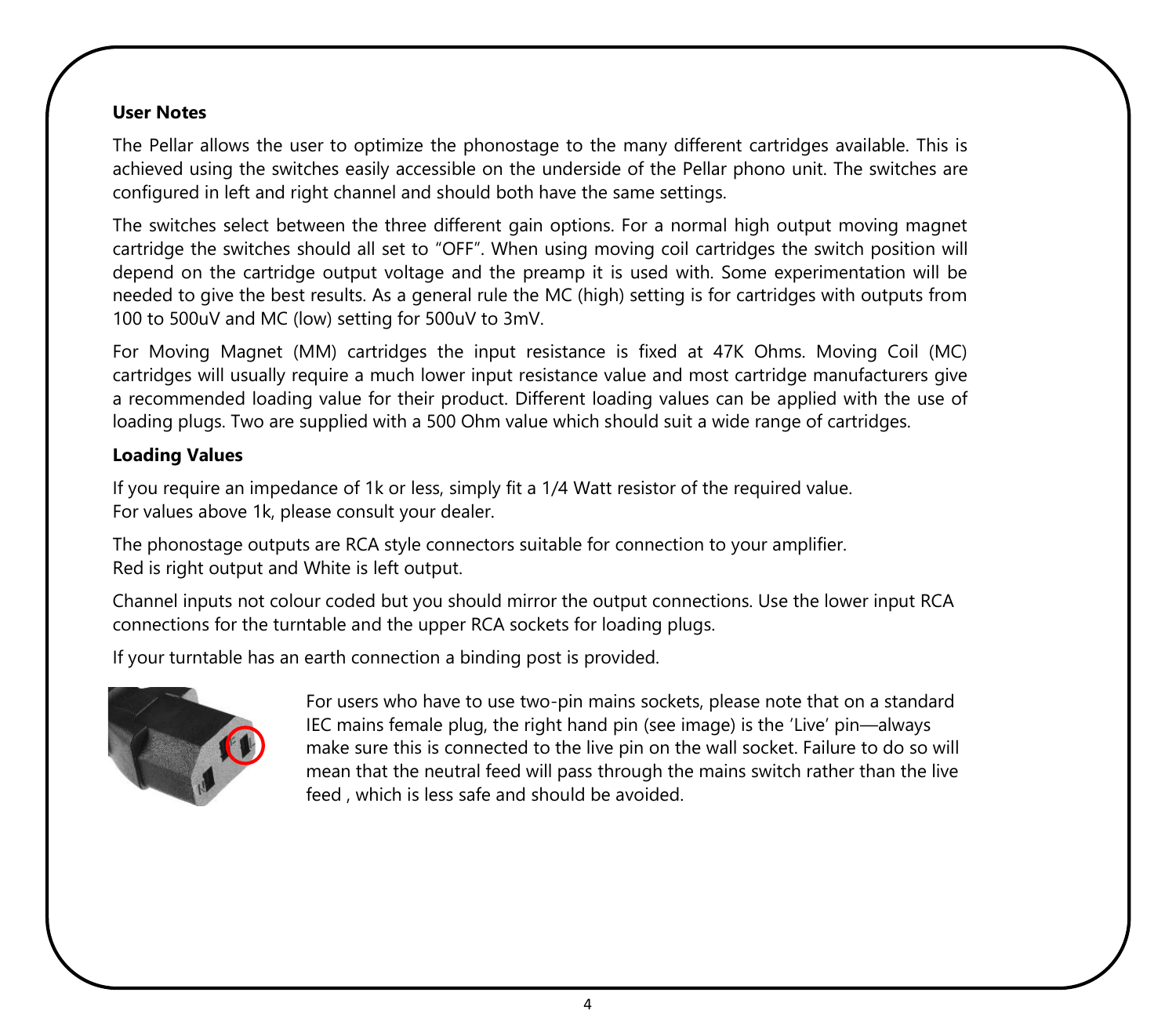#### **Warranty Statement**

*UK Residents* 

AVID HIFI Limited products are warranted against defects in materials and workmanship for a period of two years from the original date of purchase, or no later than three years from the date of shipment to an authorized AVID agent, which ever comes first, extending to five years subject to the product owner having submitted the Registration form (*www.AVIDhifi.com/register.htm*).

Also the following conditions being observed.

- The product must have been purchased through an authorized AVID dealer
- This warranty is in favour of the original purchaser only, except where...
- Warranties are transferable to subsequent owners provided the new owner completes the product registration form. Warranty obligation is passed from dealer to manufacturer.
- During the warranty period, AVID will repair, or replace any defects in material or workmanship, without charge for parts or labour.
- Should product need to be returned a written description of the defect and a photocopy of the original purchase receipt must accompany it. Receipts must show the model, serial number, date of purchase, name and address of purchaser and authorized dealer and the price paid.
- Returned product must be packed in the original packing and returned to AVID or original dealer by the customer at his/her expense. AVID will pay return freight of its choice.
- The warranty is void if the product has been used or handled other than in accordance with the instruction manual supplied, abused or misused, damage by accident or neglect or in being transported, or the defect is due to the product being repaired or tampered with by anyone other than AVID or an dealer with prior authorization.
- The warranty is void if the product serial number has been removed, altered or made illegible.
- The warranty is void if the product has been taken out of the country of purchase.
- AVID shall not be held liable for incidental or consequential damages of any kind arising from the sale or use of its products.
- The warranty applies to ex-demonstration product, using manufacture date as purchase date.
- Where the product is sold under a consumer transaction (as defined by the Sale of Goods Act 1979) the statutory rights of the purchaser are not affected by this warranty.
- Products are sold on the basis of specifications applicable at the time of sale. AVID shall have no obligation to modify or to update products once sold.

*Outside UK* 

- AVID has formal distribution in many countries throughout the world. In each country the AVID importer has contractually accepted the responsibility for the product warranty. Warranty should normally be obtained from the importing agent or distributor from whom you obtained your product. In the unlikely event of service required beyond the capability of the importer, AVID will, of course, back up the warranty.
- Where product has been either supplied directly or there is no current distributor, AVID accepts responsibility for the warranty period.
- Returned product must be packed in the original packing and returned to AVID by the customer at his/her expense. AVID will pay return freight of its choice.
- The warranty is only valid in the country of purchase.
- Products outside there original destination requires that units with remaining warranty be returned to the country of purchase for the warranty to be valid. Customer is responsible for freight both ways and all associated import and export charges.
- Foreign distributors are not required to provide warranty service, repair or change AC mains voltage on units that they did not originally import and sell.
- Foreign distributors may at their discretion offer service for a fee.

MISCELLANEOUS. ANY IMPLIED WARRANTIES RELATING TO THE ABOVE PRODUCT SHALL BE LIMITED TO THE DURATION OF THIS WARRANTY. THE WARRANTY DOES NOT EXTEND TO ANY INCIDENTAL OR CONSEQUENTIAL COSTS OR DAMAGES TO THE PURCHASER.

#### **WARRANTOR. Inquiries regarding the Limited Warranty may be sent to the following address:**

#### **AVID HIFI Limited. Bicton Industrial Park, Kimbolton, Huntingdon. PE28 0LW ENGLAND**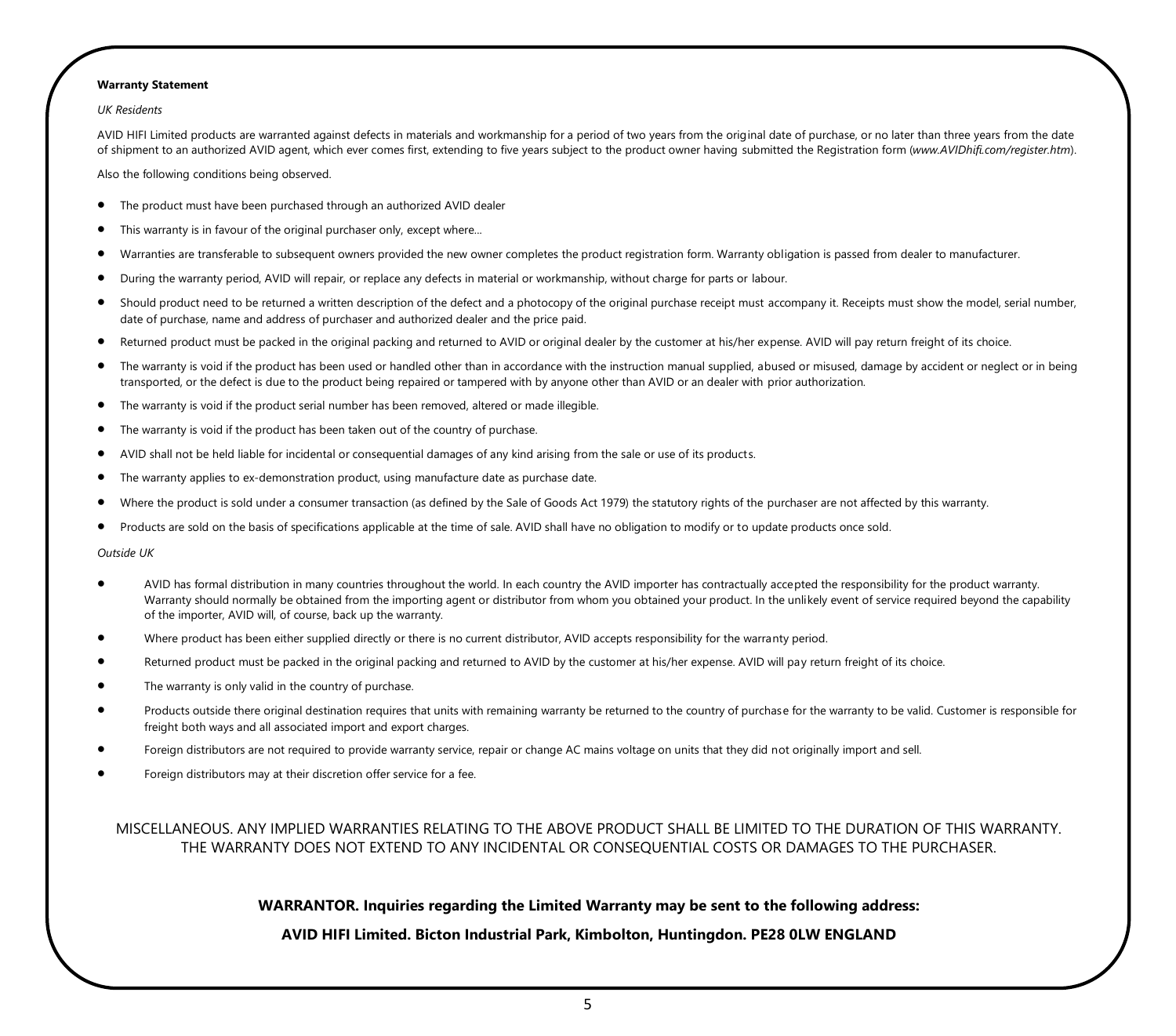# **Specifications**

## **PELLAR PHONO STAGE**

| RCA (unbalanced)                                        |
|---------------------------------------------------------|
| RCA (unbalanced)                                        |
| $48dB - 60dB - 70dB$                                    |
| 47K-LOADING PLUGS                                       |
| 100pF                                                   |
| Less than $0.001\%$                                     |
| + 0.5dB 5Hz - 70KHz (Neumann HF correction)             |
| MM-81dB MC-67dB (high setting)                          |
| 18V RMS                                                 |
| 120mV                                                   |
| 4.8mV (MC high)                                         |
| $<$ -85dB 5Hz - 20KHz                                   |
| 100-240 vac 50/60Hz 10 watts max. (depending on region) |
| 120 x 230 x 70mm (wxdxh)                                |
| 1.6Kg (2lb)                                             |
| 310 x 260 x 110mm (wxdxh)                               |
| $2.2$ Kg $(5$ lb $)$                                    |
|                                                         |

**AVID reserves the right to improve or change its products without notice at any time.**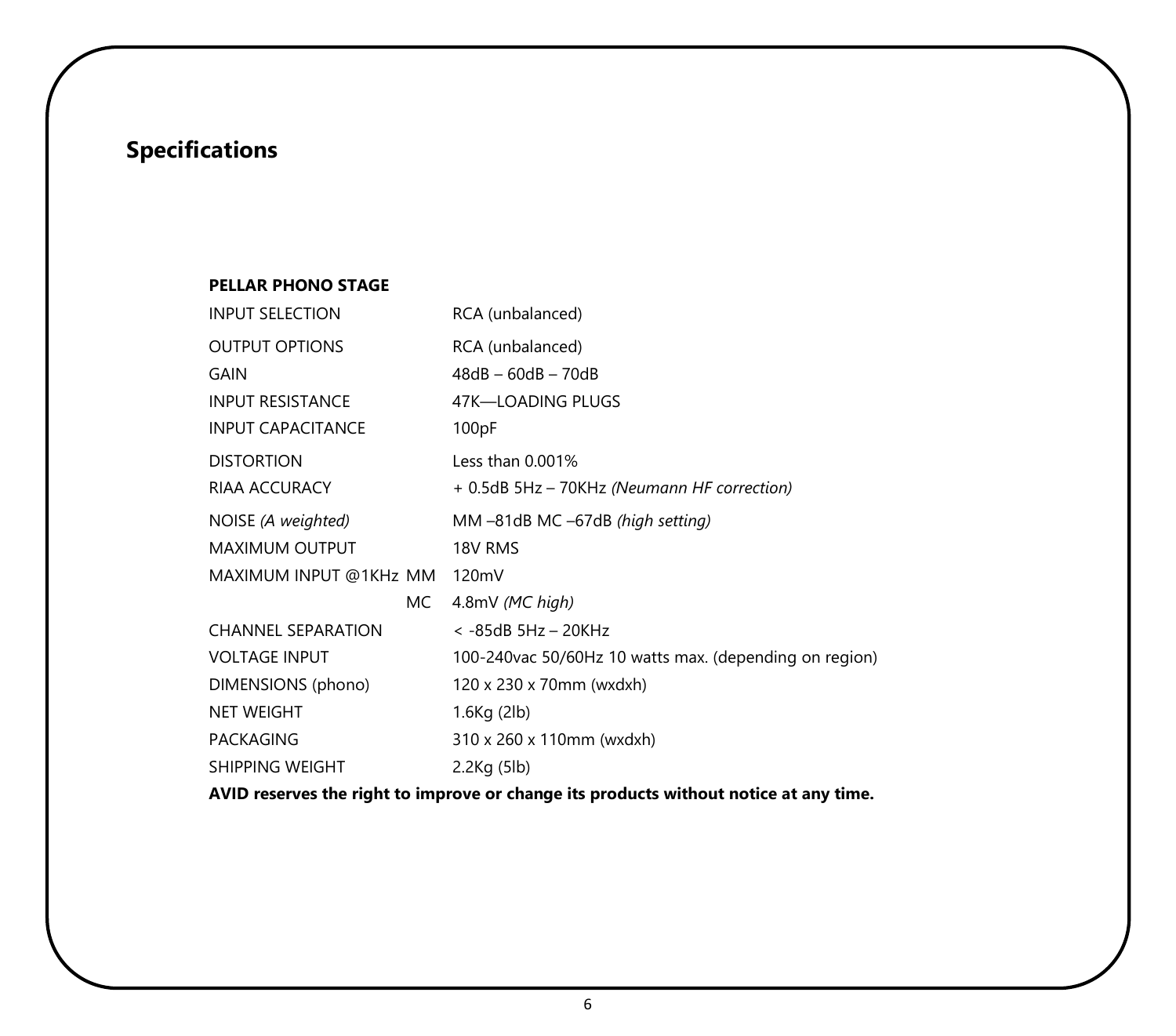# EC DECLARATION OF CONFORMITY

#### We the Manufacturer **AVID HIFI Limited**

Bicton Ind. Park, Kimbolton, Cambridgeshire. PE28 0LW (UK)

TEL: +44 (0)1480 869900 / Email: info@avidhifi.co.uk / Web: www.avidhifi.co.uk

Acknowledge our sole responsibility, that the product:

KIND OF EQUIPMENT: **Phono Preamplifier** 

TYPE DESIGNATION: **PELLAR (All Variants)** 

In accordance with the EMC Directive **2014/30/EU** is in compliance with the following norm(s) or document(s): Technical regulations**: EN 55032:2015+AC:2016** / **EN 55035:2017 EN 61000-3-2:2014** / **EN 61000-3-3:2013** 

#### **&**

In accordance with the Low Voltage Directive **2014/35/EU** is in compliance with the following norm(s) or document(s): Technical regulations: **EN 62368-1:2014** 

#### **&**

Is in conformity with Directive **(EU) 2015/863** Restriction of Hazardous Substances in electrical and electronic equipment.

### **Conrad Mas**

(Managing Director)

Date: **4th January 2021**